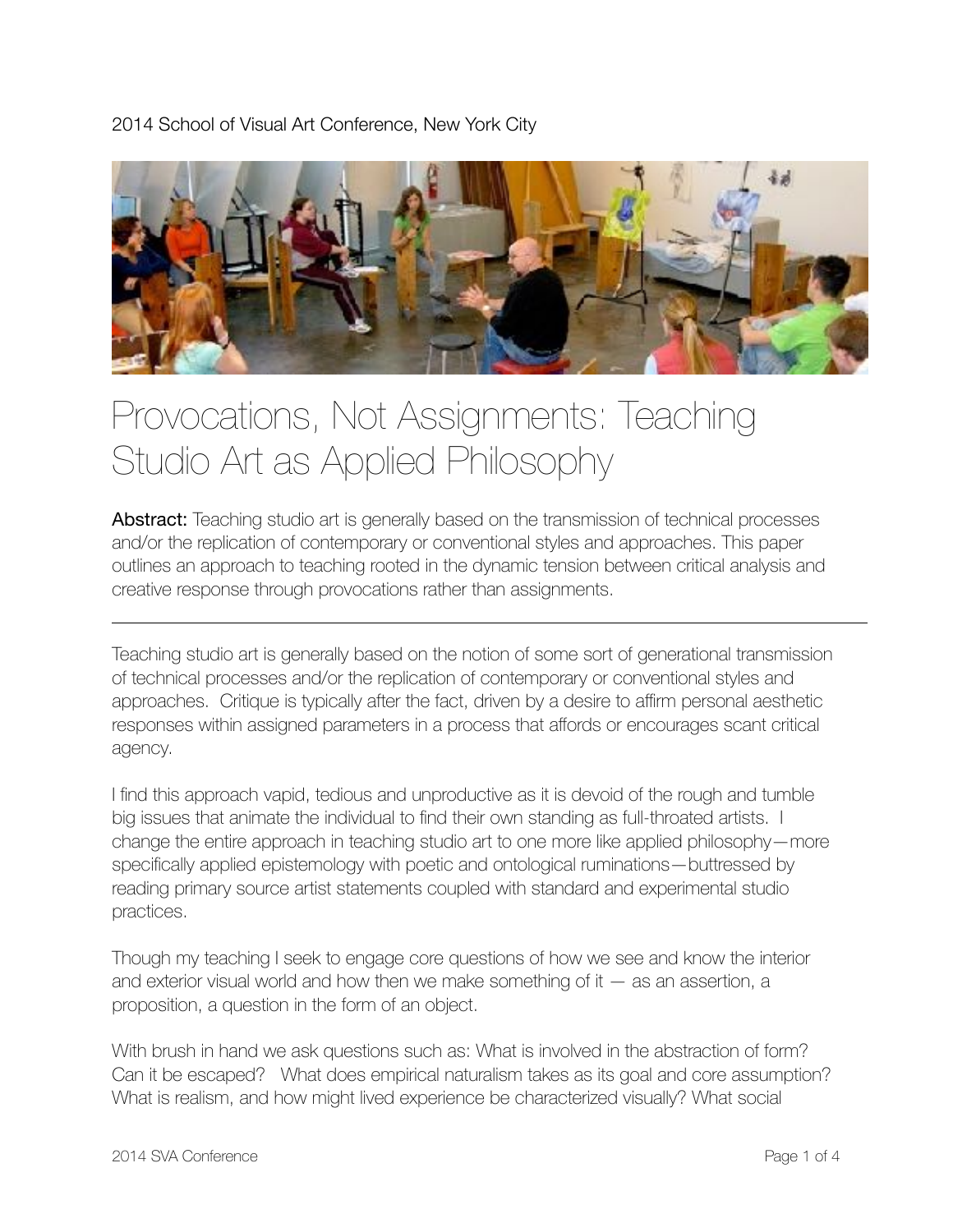responsibilities do artists have? In what way might we access and make art out of subjective visions and to what end? What is the role of spiritual life in the practice of art? What primal and assumed universal emotions might be accessed and made poignant and intensely manifest in the act of painting? How and why might that be a good thing? What is the phenomenology of painting, or making things, as dance, as gesture. What is the phenomenology of addressing the object of art as a body making things for other bodies?

Through these means I seek to facilitate a studio process that values the dynamic tension in creative and critical analysis, individual agency, through provocations rather than assignments, however open-ended they may seem. I admit freely that it is a struggle to not lapse back into an assignment mode, because it is easier and there is a natural conspiracy of complacency between teaching and student to stay the course and not work outside the syllabus, the course description, the schedule or prior objectives, Both are often happy to please the other with certainties. Yet one must resist, and in fact encourage students to feel courageous and nobel resisting as well.

I believe we would be wise to admit that "teaching" studio art is, at face value, selfcontradictory in the sense that at best the sincere artist-mentor seeks to teach young artists wanna bes to be independent beings while paradoxically placing them in a subordinate position of learning *from someone else*. Our job as responsible artist-teachers is, it seems me, one of coaxing the often reluctant student-artist up a ladder one then is obliged to kick out from under them. To be kind, we generally wait for them to be holding on to something secure before removing the ladder, but that is never a guarantee that they will arrive at anything approaching full throatedness, let along independent thought and work. Still, I believe the process is sometimes reward enough as it is deeply instructional about life and living.

I teach through provocations, not assignments and especially not *projects*. I do this to honor young minds but mostly, I must confess, to keep myself entertained. One thing I have learned in my long career is that if there is a possible way for a seemingly clear learning objective to be misunderstood, it will be. I also have learned that often the misunderstandings are at least as creative and valuable as anything they might have done had they understood me perfectly. I threw in the towel on this a long time ago, content to plant seeds, ideas and questions for student artists to grind against, free to contradict, invert, re-invent, contradict, morph, etc. I like it that way and critiques are a whole lot more fun. What that may seem chaotic, I am a stickler for verbal argumentation that supports the work. To this end artist statements are written not only about what was done but how they understood and digested the provocation. The "back and the front" of the creative process, to misquote Merleau-Ponty.

I detest what I call the *project mentality* in which the artist posits a fixed end point toward which one works. Fish in a barrel! Building a garden fence may work that way but the real stuff in art does not. The critiques of projects, as opposed to art, per se, typically centers around "how it turned out" relative to the prior intent, not what was learned *in process*, much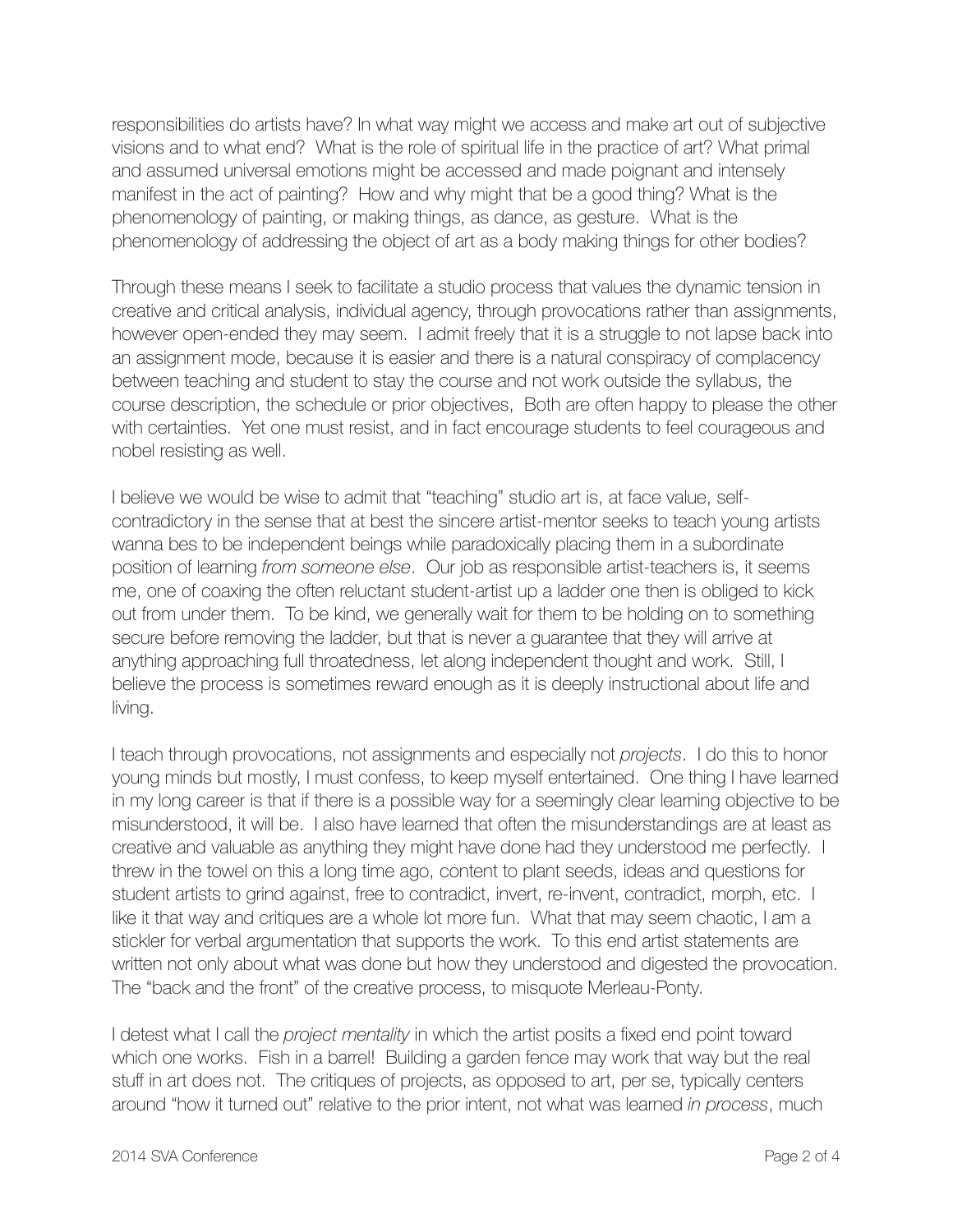less what ideas and values support the entire enterprise. While I am on a rant, I have to say the entire project approach misses the whole meaning of the creative process and is first cousin to anther wrong-headed idea we battle constantly; perfectionism. It tends to encourage it. To wit: I believe in loosely defined *points of departure* for open-ended investigations. I talk in terms of *streams* of inquisitive work that meanders across the field leaving the creator free to play, to change, to wander a bit, to explore, most importantly to change, to think while working. *Ars* getting to know *technê.*

You see, I believe in art as applied philosophy. I have rarely known a really strong artist who didn't like to think about the fluid gap between visual and literal realms, between what our minds do while our bodies make things.

## So how does it work?

In addition to capstone courses I teach Painting, Drawing and a course I invented a few years ago that grew out of a standard life drawing course I call Approaches to the Figure.

Painting is driven by a set of six focused but open-ended provocations arising from art historical modes of working. While I could complicate the matter further I find that this is about enough for a semester course, particularly since I am teaching the craft and terminology of the medium as we go. A provocation in Painting may be the simple attitudinal proposition that painting is thought to be best and most noble when approached as a physical concrete object, not a depictive sign for something else. They are to wrestle with the proposition and make a painting that conforms, contradicts or goes sideways from the provocation. Fights ensue and predispositions arise to be examined. The next provocation might be the naturalist notion that the highest virtue in painting is to produce verisimilitude. After going over various optical and philosophical problems related *naive naturalism*, admitting the inevitable abstraction involved in any illusion, they are asked to consider the relative value of empirical observation and depictive selectivity. They paint as they think, some better than others, to be sure, but they also paint, think and talk about this mode of working. The same goes for expressionism as a mode of engagement. We discuss the differences between situational emotions and the really driving primal emotional states may characterize an individual for years. They are invited to dig deep in a set of model sessions, typically under a barrage of blues music, plus they may contract or re-interpret the entire provocation if they wish—but they have to paint something and discuss their interpretation in critique. We do something similar vis-a-vis realism, abstraction and subjectivist modes. At midterm and at the end of the course they present independent work that may go back into one of the modalities we looked at, a synthesis of two or more, or something entirely different, but they are asked to address the provocations in context, defining and defending their present stance, assuming agency and commitment.

Approaches to the Figure is particularly apt for a provocation-driven set of inquiries and has proven to be a productive half-way house of sorts for student artists before they engage the